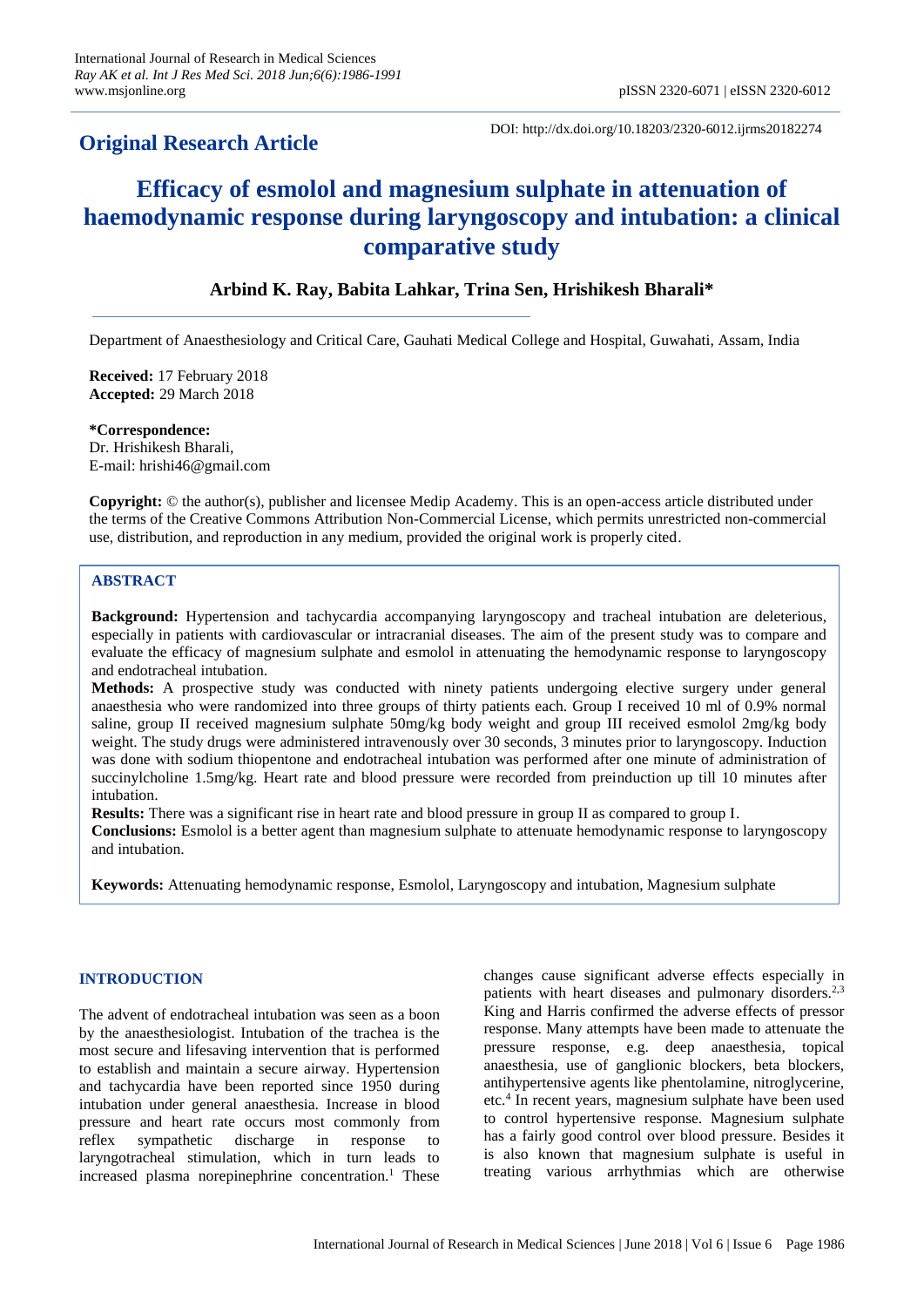resistant. Magnesium sulphate blocks the release of catecholamines from the adrenergic nerve terminals and adrenal glands in vitro. Magnesium has been shown to inhibit catecholamine release during tracheal intubation.<sup>5</sup> Increased serum magnesium level may also inhibit the release of catecholamine in humans in whom catecholamine excess is present. Calcium exerts major role in the release of catecholamines in response to sympathetic stimulation. Magnesium has been described as physiological calcium antagonist.<sup>6</sup> It has been used to control hypertension in obstetric patients of pre eclamptic toxaemia to attenuate the pressor response. Increased serum magnesium level may also inhibit the release of catecholamine in humans in whom catecholamine excess is present. At the moderate blood level magnesium has relatively minor cardiovascular side effects and its only respiratory depressant effect is related to its well known ability to potentiate the action of nondepolarizing neuromuscular blocking agents. It also has bronchodilator properties. Esmolol is a cardio selective beta1 adrenergic receptor antagonist, which has short onset and a short duration of action. These characteristics make esmolol a useful drug for preventing or treating adverse systemic blood pressure and heart rate increases that occur intraoperatively in response to noxious stimulus such as during laryngoscopy and intubation.

# **METHODS**

The present study used a prospective, randomise, patient and observer blinded, placebo controlled design. After approval from the institutional ethical committee, the clinical study was conducted on ninety (90) patients requiring endotracheal intubation for maintenance of anaesthesia under the Department of Anaesthesiology and Critical Care in different operation theatres of Gauhati Medical College and Hospital, Guwahati.

# *Inclusion criteria*

- American Society of Anaesthesiologists physical status class (ASA) I or II,
- Mallampati score I and II,
- Age between 18 to 60 years,
- Belonging to any gender,
- Elective, non-cardiac surgery.

#### *Exclusion criteria*

- Unwilling patients
- Emergency surgery
- Psychologically ill patients
- H/O allergy to the study drugs
- Patients taking sedatives and hypnotics regularly
- Significant cardiac, respiratory, hepatic, renal, and neurological disorders
- Pregnancy or lactating
- Patients on  $\alpha$  or  $\beta$  adrenergic agonists or antagonists
- Patients on calcium channel blockers
- Uncontrolled hypertension
- Anticipated difficult intubation
- Patients in whom laryngoscopy and intubation required > 1 attempt and/or lasted >30 second.

Using block randomisation, 90 patients satisfying the inclusion criteria were randomly assigned to one of the three groups of 30 patients each, after informed and written consent from the patients. Group I received 10ml of 0.9% normal saline (control), group II received magnesium sulphate 50mg/kg body weight and group III received esmolol 2mg/kg body weight. All studied drugs were prepared in a 10ml volume solution using distilled water. All patients were administered oral alprazolam 0.25mg on the night before surgery.

In the operation theatre, intravenous infusion line was secured and standard monitoring devices measuring noninvasive blood pressure (NIBP), pulse rate (PR), percentage oxygen saturation  $(SPO<sub>2</sub>)$  and continuous electrocardiograph (ECG) were attached and baseline values were recorded. In all three groups, anaesthesia procedures were standardised according to departmental protocol. All patients were premedicated with injection glycopyrrolate (0.004mg/kg body weight) and injection tramadol (1mg/kg body weight) which were given intravenously 10 minutes prior to induction of anaesthesia. The study drugs were administered intravenously over 30 seconds, 3 minutes prior to laryngoscopy. The study drugs were administered by an independent post-graduate student in a double-blind fashion who did not participate in observation or collection of data. The study drugs were code numbered and were decoded only after completion of the whole trial.

Anaesthesia was induced with injection thiopentone titrated to loss of eyelash reflex and injected over a period of 15sec after preoxygenation for 3 minutes. Hemodynamic variables were recorded again following which endotracheal intubation was performed facilitated by injection succinylcholine (1.5mg/kg) given intravenously. The laryngoscopy and intubation time were noted. During laryngoscopy PR, SPO<sub>2</sub>, SBP, DBP were noted; and then recorded at  $1<sup>st</sup>$ ,  $3<sup>rd</sup>$ ,  $5<sup>th</sup>$ ,  $7<sup>th</sup>$  and  $10<sup>th</sup>$ minutes of laryngoscopy. Any changes in the ECG were also noted. Manual ventilation was started at the rate of 14-18breaths/min using circle absorption system. Anaesthesia was maintained with 67% of  $N_2O$  and 33% of O<sup>2</sup> during the study period. Injection vecuronium (0.1mg/kg) was given for relaxation and was supplemented when needed. At the end of the study period, positioning of the patient and surgery was permitted. After completion of the study period but before the beginning of surgery injection ketorolac (0.5mg/kg) and injection ondansetron (4mg) were given intravenously and inhalational anaesthetic in the form of halothane was added. At the end of surgery, residual neuromuscular paralysis was antagonised with injection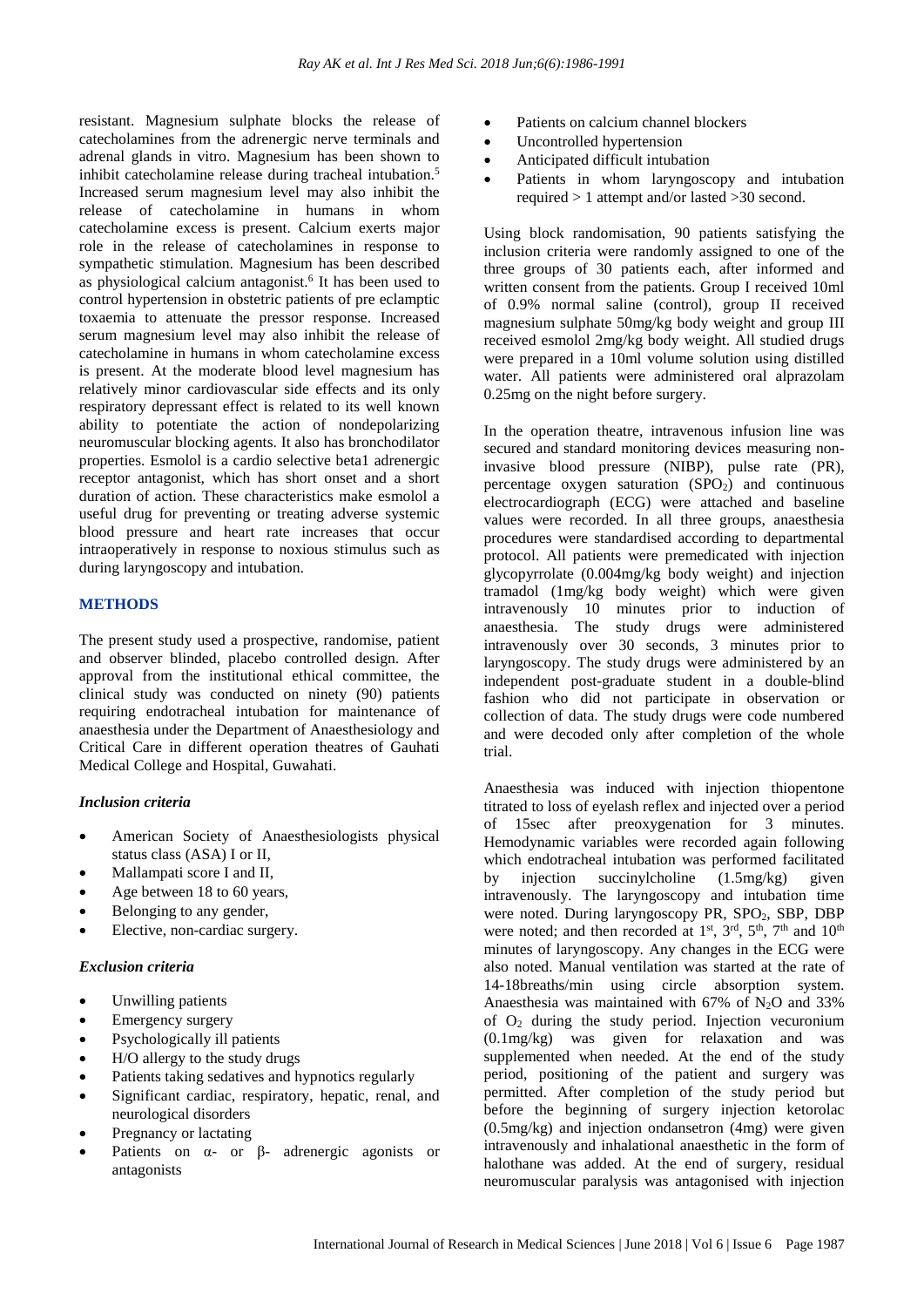neostigmine (0.05mg/kg) and glycopyrrolate (0.01mg/kg) given intravenously. Oropharyngeal suctioning was done and when adequate spontaneous ventilation was established, patients were extubated. Subsequently, patients were shifted to their respective wards.

Postoperatively, injection tramadol or ketorolac was given 6-8 hourly by deep intramuscular and/or intravenous route. Any incidence of adverse effects like nausea, vomiting, headache or dizziness were recorded in all three groups during the first 24 hours postoperatively and were treated accordingly if present.

#### *Outcome*

In this study, authors evaluated the efficacy of MgSO<sup>4</sup> and esmolol in attenuating hemodynamic response to laryngoscopy and endotracheal intubation.

Secondary outcomes were to evaluate the incidence and severity of adverse effects of MgSO4 and esmolol and to evaluate any other significant observation if they arise.

#### *Statistical analysis*

Data were presented as mean  $\pm$ standard deviation. Students t-test was used for comparison of the data. Results were considered statistically significant if  $p<0.05$ , highly significant if  $p<0.001$  and not significant if p>0.05.

# **RESULTS**

Data are present as mean ±standard deviation, unless otherwise denoted. All the 90 patients who were included in the study were comparable in age, sex and weight (Figure 1).



#### **Figure 1: Demographic data of patients.**

The mean duration of laryngoscopy and intubation in all the study groups was nearly the same (group I  $15.43\pm2.09$ )

seconds, group II  $15.26 \pm 2.61$  seconds, group III 15.8±2.25 seconds), and also statistically not significant  $(p>0.05)$ .

Figure 1 represents the demographic data of the patients. All the 90 patients who were included in the study were comparable in age, sex, weight, ASA physical status and Mallampati scoring.

## **Table 1: Comparison of mean heart rate at various intervals among three groups.**

| <b>Heart rate</b>            | <b>Group I</b>   | <b>Group II</b>          | <b>Group III</b> |
|------------------------------|------------------|--------------------------|------------------|
| <b>Before</b>                | 75.6+6.69        | $75.9 + 5.02$            | 75.26+4.578      |
| premedication                |                  |                          |                  |
| P value                      | I and II         | II and III               | I and III        |
|                              | >0.05            | >0.05                    | >0.05            |
| After drug<br>administration | 74.9±5.89        | $78.8 + 4.61$            | 74.9±4.37        |
| P value                      | I and II         | II and III               | I and III        |
|                              | < 0.05           | < 0.01                   | >0.05            |
| At induction                 | $75.67 \pm 5.29$ | 78.76±4.73               | 74.7±4.02        |
| P value                      | I and II         | II and III               | I and III        |
|                              | < 0.05           | < 0.01                   | >0.05            |
| At laryngoscopy              | $99.3 + 4.42$    | $89.7 + 4.23$            | $86.56 \pm 3.32$ |
| P value                      | I and II         | <b>II</b> and <b>III</b> | I and III        |
|                              | < 0.0001         | < 0.05                   | < 0.0001         |
| 1 Min after L $&$ I          | $103.4 + 4.69$   | $93.1 \pm 4.56$          | $90.6 \pm 3.47$  |
| P value                      | I and II         | II and III               | I and III        |
|                              | < 0.0001         | < 0.05                   | < 0.0001         |
| 3 Min After L & I 97.4±4.06  |                  | $90.2 \pm 5.00$          | $80+4.48$        |
| P value                      | I and II         | <b>II</b> and <b>III</b> | I and III        |
|                              | < 0.0001         | < 0.0001                 | < 0.0001         |
| 5 min after L & I            | $86.7 \pm 3.88$  | $83.06 \pm 3.45$         | $75.3 \pm 3.82$  |
| P value                      | I and II         | II and III               | I and III        |
|                              | < 0.0001         | < 0.0001                 | < 0.0001         |
| 7 min after L & I            | $75.23 \pm 4.80$ | $77.33 \pm 3.86$         | 75.16±3.39       |
| P value                      | I and II         | II and III               | I and III        |
|                              | >0.05            | < 0.05                   | >0.05            |
| 10Min after L & I 74.33±6.25 |                  | 74.3±4.99                | $75.3 \pm 2.96$  |
| P value                      | I and II         | II and III               | I and III        |
|                              | >0.05            | >0.05                    | >0.05            |

Table 1 shows that patients in group II ( $p \le 0.0001$ ) and III ( $p \leq 0.0001$ ) had significantly lower mean heart rates during laryngoscopy when compared to group I. It was also noted that group III had a lower mean heart rate during laryngoscopy when compared to group II (p <0.050). This pattern persisted at 1, 3 and 5 minutes after intubation. The difference in mean heart rates of group II and III at 7 and 10 minutes after intubation, was not significant ( $p > 0.05$ ) when compared to group I.

Intergroup comparison of mean systolic blood pressure at various time intervals is shown in Figure 2. The mean systolic blood pressure increased in all three groups during laryngoscopy which peaked at 1 minute after laryngoscopy and intubation, followed by a gradual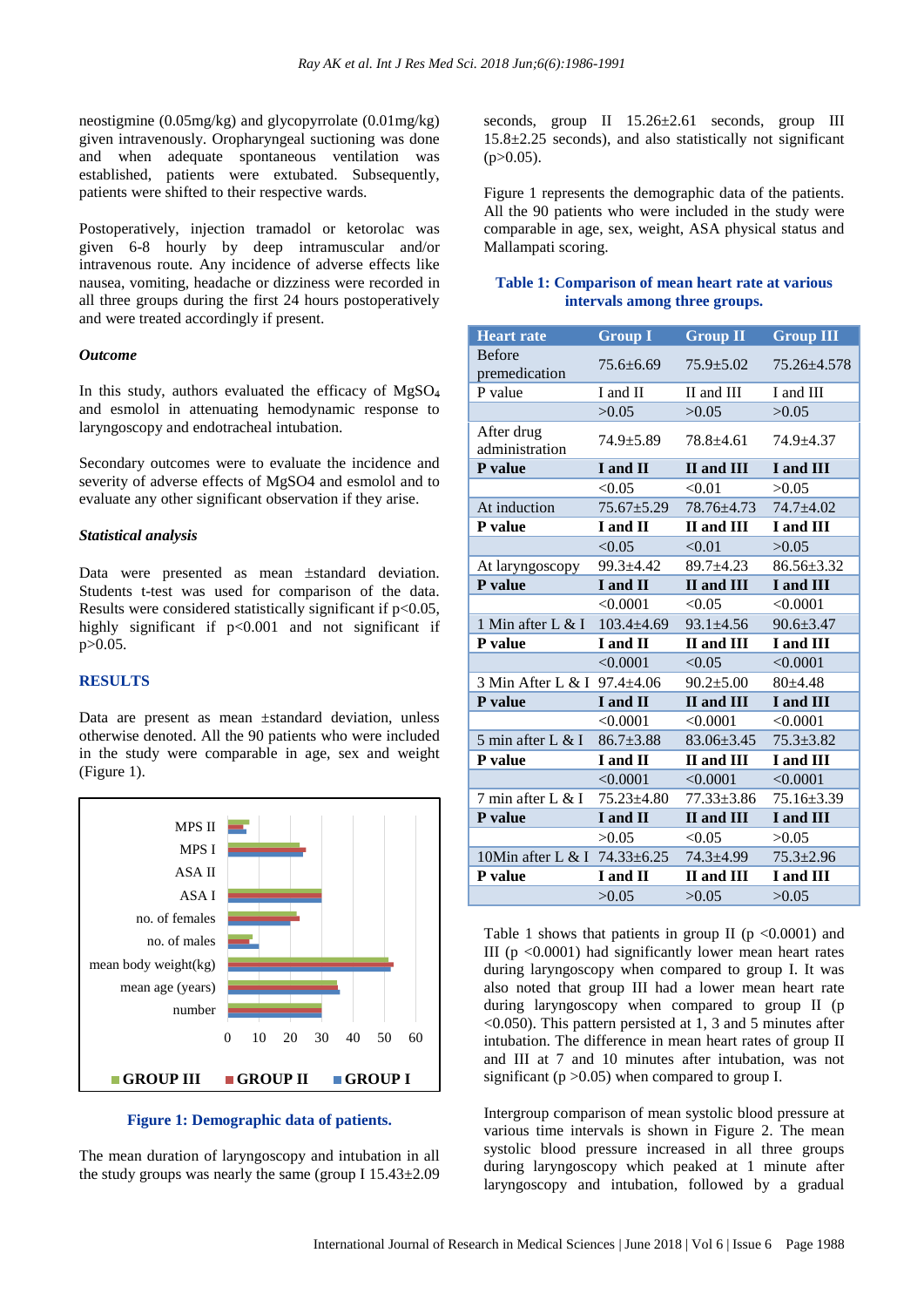decline upto the end of the study. The increase of mean systolic blood pressure during laryngoscopy and intubation were highly significant ( $p \le 0.001$ ) in group II and III when compared with group I, as well as in group II when compared with group III. Similarly, mean diastolic blood pressure (Figure 3) also increased proportionally in all three groups during intubation, peaking at 1 minute after laryngoscopy and intubation, followed by a gradual decline up to the end of the study period.



**Figure 2: Mean systolic blood pressure at different time points.**



#### **Figure 3: Mean diastolic blood pressure at different time points.**

Table 2 shows a comparison of mean arterial pressure at various intervals among all three groups. It was seen that patients in group II ( $p \le 0.0001$ ) and III ( $p \le 0.0001$ ) had significantly lower mean arterial pressures during laryngoscopy when compared to group I. It was also noted that group III had a significantly lower mean arterial pressure during laryngoscopy when compared to group II ( $p \le 0.0001$ ). This pattern persisted at 1, 3 and 5

minutes after intubation. The difference in mean arterial pressure of group II and III at 7 and 10 minutes after intubation, was not significant ( $p > 0.05$ ) when compared to group I.

| Table 2: Comparison of mean arterial pressure at |                                       |  |
|--------------------------------------------------|---------------------------------------|--|
|                                                  | various intervals among three groups. |  |

| <b>MEAN</b> arterial<br>pressure   | <b>Group I</b>               | <b>Group II</b>   | <b>Group III</b> |
|------------------------------------|------------------------------|-------------------|------------------|
| <b>Before</b><br>premedication     | $95.18 \pm 3.83$             | $93.94 + 3.60$    | $94.85 \pm 3.56$ |
| P value                            | I and II                     | II and III        | I and III        |
|                                    | >0.05                        | >0.05             | >0.05            |
| After study drug<br>administration | $94.53 \pm 2.99$             | $93.86 \pm 3.93$  | $92.34 \pm 3.39$ |
| P value                            | I and II                     | II and III        | I and III        |
|                                    | >0.05                        | >0.05             | < 0.01           |
| At induction                       | $94.2 + 4.06$                | 93.91±2.94        | 91.86±2.98       |
| P value                            | I and II                     | II and III        | I and III        |
|                                    | >0.05                        | < 0.01            | < 0.05           |
| At laryngoscopy                    | $114.27 + 4.2$<br>53         | $103.90 \pm 3.29$ | $95.74 \pm 2.21$ |
| P value                            | I and II                     | II and III        | I and III        |
|                                    | < 0.0001                     | < 0.0001          | < 0.0001         |
| 1 min after L $&$ I                | $118.65 \pm 4.5$<br>$\Omega$ | $110.31 \pm 3.09$ | $99.97 \pm 3.41$ |
| P value                            | I and II                     | II and III        | I and III        |
|                                    | < 0.0001                     | < 0.0001          | < 0.0001         |
| 3 min after L & I                  | $114.04 \pm 3.58$            | $101.17 \pm 3.58$ | $95.40 \pm 3.39$ |
| P value                            | I and II                     | II and III        | I and III        |
|                                    | < 0.0001                     | < 0.0001          | < 0.0001         |
| 5 min after L & I                  | $104.25 \pm 3.11$            | $94.73 \pm 3.08$  | $92.95 \pm 2.09$ |
| P value                            | I and II                     | II and III        | I and III        |
|                                    | < 0.0001                     | < 0.05            | < 0.0001         |
| 7 min after L & I                  | $93.95 \pm 3.11$             | $93.96 \pm 2.34$  | $92.63 \pm 2.26$ |
| P value                            | I and II                     | II and III        | I and III        |
|                                    | >0.05                        | >0.05             | >0.05            |
| 10 min after L & I                 | $93.22 \pm 3.00$             | $93.72 \pm 2.67$  | $92.54 \pm 2.50$ |
| P value                            | I and II                     | II and III        | I and III        |
|                                    | >0.05                        | >0.05             | >0.05            |



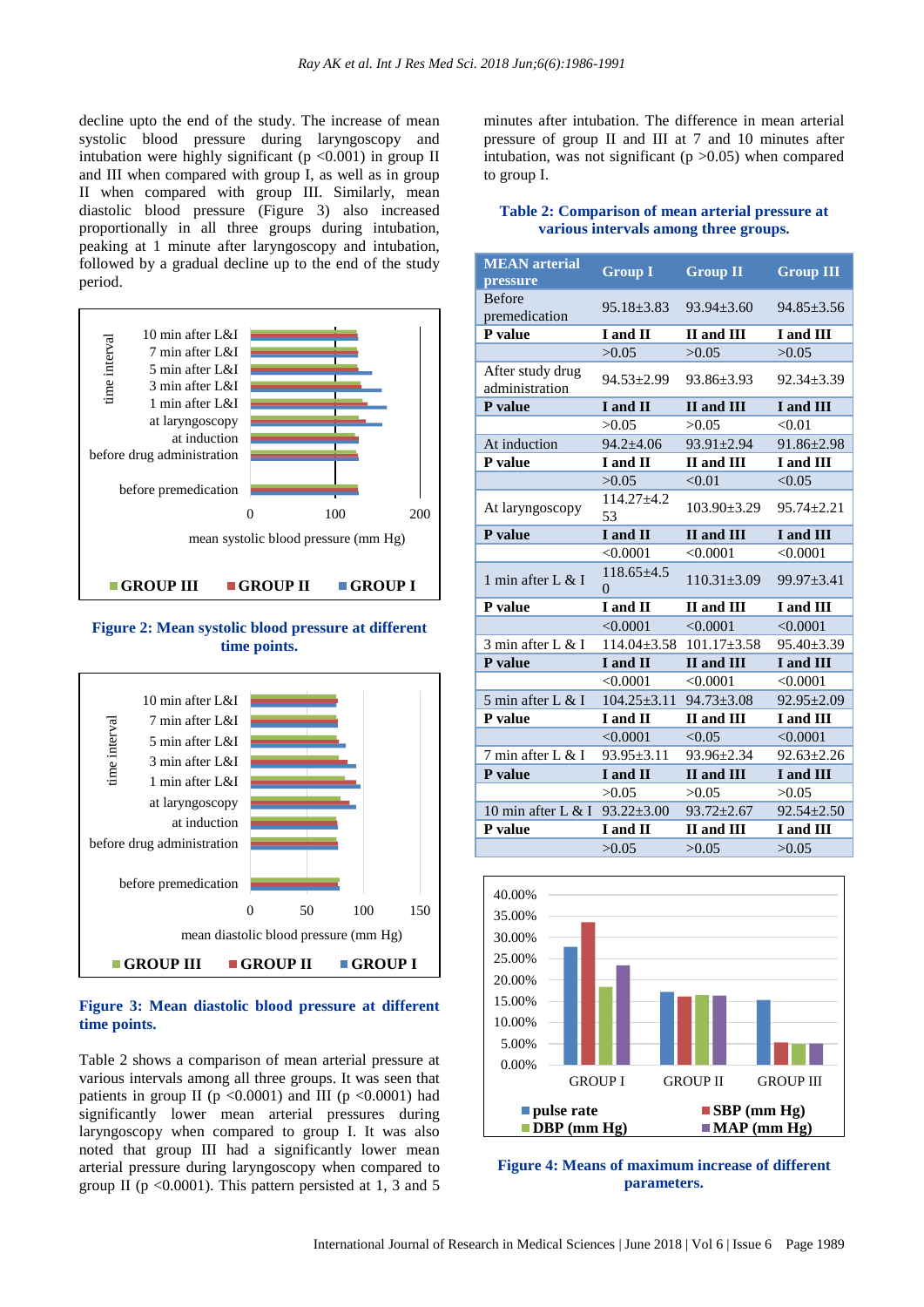Maximum rise of mean heart rate in group I, II and III were 36.7%, 22.6% and 20.4% respectively. Maximum increase of MAP was 23.47%, 16.37% and 5.12% in group I, II and III respectively at one minute after intubation (Figure 4).

## **DISCUSSION**

Transient, self-limiting increases in heart rate and blood pressure are common sequelae of direct laryngoscopy and intubation and are innocuous in healthy individuals but may be hazardous in patients with or at a risk of hypertension, coronary insufficiency or cerebrovascular disease as it may lead to intraoperative myocardial infarction, acute ventricular decompensation, dysrhythmias and intracranial bleed.<sup>7</sup>

Various methods have been tried to attenuate the hemodynamic response to laryngoscopy and intubation. In this study, authors have compared the efficacy of a single preintubation intravenous bolus dose of esmolol in attenuating these cardiovascular responses to that of a similarly administered dose of magnesium sulphate which has previously been reported to blunt these responses.

Magnesium sulphate inhibits catecholamine release both from the adrenergic nerve terminals and the adrenal medulla in vitro. Esmolol is an attractive option because of its cardioselectivity and ultra short duration of action. Both these drugs have been studied in attenuating the response to intubation and have shown promising result. There have been no studies comparing the efficacy of attenuation of hemodynamic responses of these two drugs in our set up and these drugs are cheap and easily available, so they have been chosen for the study.

Authors studied 90 patients of both sexes aged between 18 and 60 years with ASA-I and ASA-II physical status, MPS-I and MPS-II, requiring endotracheal intubation for maintenance of anaesthesia schedule to undergo various types of elective, non-cardiac surgery. Patients with cardiovascular disorders that might affect the interpretability of data or drugs which alter cardiovascular system function were excluded from the study.

All the ninety (90) patients were anesthetized using the same anesthetic technique and there was no difference between the groups with respect to the premedication and the anesthetic agents used. With conscious efforts, hypoxia and hypercarbia were avoided in all the cases. The hemodynamics were comparable in the respective groups preoperatively with respect to both heart rate and blood pressure  $(p > 0.05)$ .

Puri GD observed that magnesium sulphate in the dose of 50mg/kg body weight could effectively attenuate the pressor responses following laryngoscopy and intubation.<sup>8</sup> Gupta S et al, observed that esmolol in the dose of 2mg/kg body weight was effective in attenuating the hemodynamic responses to laryngoscopy and intubation.<sup>9</sup>

In our study we found that after the trial drug was given, there was a significant increase in heart rate from the basal values in the group magnesium sulphate  $(p \le 0.05)$ whereas no change was observed in the esmolol group; and the difference in increase in heart rate between the two groups were significant ( $p \le 0.01$ ). The heart rate increased further in magnesium group after intubation and did not reach baseline values till 7 minutes after intubation. The maximum increase was seen one minute after intubation which was 22.6% from its baseline value. Whereas, in esmolol group heart rate was increased by 20.38% after 1 minute of L and I, showing significant difference between these groups ( $p \lt 0.05$ ). Heart rate returned to baseline value in magnesium sulphate and esmolol group after  $7<sup>th</sup>$  and at  $5<sup>th</sup>$  minute following L and I respectively. Also, it was noted that although the increase in mean heart rate after intubation is significantly low with esmolol and magnesium sulphate when compared to placebo, the effect was more pronounced with esmolol.

The baseline systolic blood pressure values in both the groups were comparable ( $p > 0.05$ ). After the trial drug there was no significant drop in the SBP in both groups. The maximum rise of SBP at the first minute after L and I, in magnesium sulphate and esmolol group were 12.71% and 4.22% respectively and the difference was highly significant (p<0.0001). The increase in SBP normalized to its baseline values after 5 minutes of intubation in both groups. Similarly, the baseline DBP and MAP in both the groups were comparable. They decreased significantly from baseline after the trial drug in esmolol group and increased following L and I. DBP and MAP returned to baseline values 3 minute after L and I in esmolol group. In group magnesium sulphate, there was no change in DBP from baseline after the trial drug, it increased significantly from baseline after intubation and normalized to its basal values after 5 minute of intubation. MAP and DBP were increased by 6.34% and 5.39% one minute after intubation in esmolol group, whereas in magnesium group the values were 21.29% and 17.42%, respectively.

These findings are consistent with the findings of Juhi S et al, who concluded that esmolol is effective in controlling both rise in BP and pulse rate.<sup>10</sup> But in that same study they also found that magnesium sulphate provides fairly good and sustained control over rise in blood pressure during tracheal intubation although rise in pulse rate was not significantly mitigated.

No ECG abnormalities, hypotension, bronchospasm or bradycardia which are known side effects of the study drugs, were observed in either group.